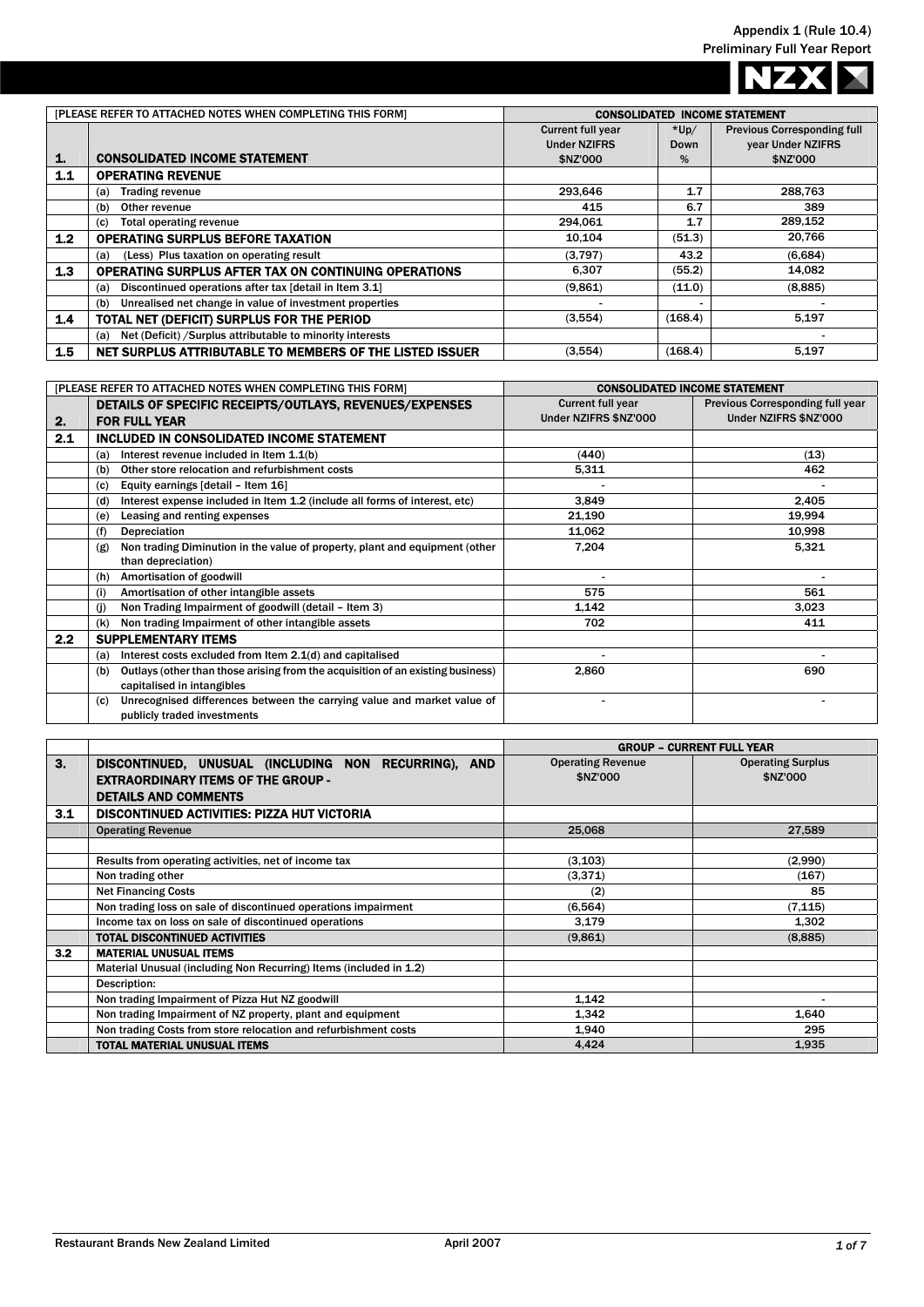|     |                                                                   |                          | <b>RECONCILIATION OF MOVEMENT IN CAPITAL AND RESERVES</b> |
|-----|-------------------------------------------------------------------|--------------------------|-----------------------------------------------------------|
| 4.  | <b>RECONCILIATION OF MOVEMENT IN CAPITAL AND RESERVES</b>         | <b>Current Full year</b> | Previous corresponding Full year                          |
|     |                                                                   | <b>Under NZIFRS</b>      | <b>Under NZIFRS</b>                                       |
|     |                                                                   | \$NZ'000                 | \$NZ'000                                                  |
| 4.1 | *NET (DEFICIT)/SURPLUS ATTRIBUTABLE TO MEMBERS OF LISTED          | (3, 554)                 | 5,197                                                     |
|     | <b>ISSUER</b>                                                     |                          |                                                           |
|     | *Net (Deficit) / Surplus attributable to minority interest<br>(a) | $\overline{\phantom{a}}$ | ۰                                                         |
| 4.2 | OTHER RECOGNISED REVENUE AND EXPENSES                             |                          |                                                           |
|     | Increases (decreases) in revaluation reserves<br>(a)              |                          |                                                           |
|     | <b>Currency Translation Differences</b><br>(b)                    | (9)                      | 111                                                       |
|     | Minority interest in other recognized revenue and expenses<br>(c) |                          |                                                           |
|     | <b>Hedging Reserve</b><br>(d)                                     | (8)                      | (49)                                                      |
| 4.3 | TOTAL RECOGNISED REVENUES AND EXPENSES                            | (3,571)                  | 5.259                                                     |
| 4.4 | <b>OTHER MOVEMENTS</b>                                            |                          |                                                           |
|     | <b>Contributions by Owners</b><br>(a)                             | 61                       | 303                                                       |
|     | <b>Distributions to Owners</b><br>(b)                             | (7,769)                  | (9,694)                                                   |
|     | Other<br>(c)                                                      |                          |                                                           |
| 4.5 | <b>BALANCE AT BEGINNING OF FULL YEAR</b>                          | 43,910                   | 48,042                                                    |
| 4.6 | <b>BALANCE AT END OF FULL YEAR</b>                                | 32,631                   | 43,910                                                    |
|     |                                                                   |                          | <b>EADMINAC DED CEAUDITY</b>                              |

|    |                                                                                        |                     | <b>EARNINGS PER SECURITY</b>     |
|----|----------------------------------------------------------------------------------------|---------------------|----------------------------------|
| 5. | <b>EARNINGS PER SECURITY</b>                                                           | Current *full year  | Previous corresponding full year |
|    | Calculation of basic and fully diluted, EPS in accordance with IAS33:                  | <b>Under NZIFRS</b> | <b>Under NZIFRS</b>              |
|    | <b>Earnings Per Share</b>                                                              | NZ cents            | NZ cents                         |
|    | <b>Basic EPS</b><br>(a)                                                                | (3.66)              | 5.36                             |
|    | Diluted EPS (if materially different from (a))<br>(b)                                  |                     |                                  |
|    |                                                                                        |                     |                                  |
| 6. | <b>MATERIAL ACQUISITIONS OF SUBSIDIARIES</b> [see Note (VII) attached]:                |                     |                                  |
|    | Name of subsidiary or group of subsidiaries<br>(a)                                     | nil                 | nil                              |
|    | Percentage of ownership acquired<br>(b)                                                | nil                 | nil                              |
|    | Contribution to consolidated net *Surplus (Deficit) (item 1.4)<br>(c)                  | nil                 | nil                              |
|    | Date from which such contribution has been calculated<br>(d)                           | n/a                 | n/a                              |
|    |                                                                                        |                     |                                  |
| 7. | <b>MATERIAL DISPOSALS OF SUBSIDIARIES</b> [see Note (VII) attached]:                   |                     |                                  |
|    | Name of subsidiary or group of subsidiaries<br>(a)                                     | nil                 | nil                              |
|    | Contribution of subsidiaries to consolidated net *Surplus (Deficit) (item 1.4)<br>(b)  | nil                 | nil                              |
|    | Date to which such contribution has been calculated<br>(c)                             | n/a                 | n/a                              |
|    | Contribution to consolidated net *Surplus (Deficit) (item 1.4) for the previous<br>(d) | nil                 | nil                              |
|    | corresponding year                                                                     |                     |                                  |
|    | Contribution to consolidated net *Surplus (Deficit) (item 1.4) from sale of<br>(e)     | nil                 | nil                              |
|    | subsidiary                                                                             |                     |                                  |
|    |                                                                                        |                     |                                  |

8. REPORTS FOR INDUSTRY AND GEOGRAPHICAL SEGMENTS

Information on the industry and geographical segments of the Listed Issuer to be reported for the full year in accordance with the provisions of NZ IAS 14: Financial Reporting for Segments. Because of the differing nature and extent of segments among Listed Issuers, no complete proforma is provided, and the segment information should be completed separately and attached to this report. However, the following shows a suitable list of items for presentation and indicates which amounts should agree with items included elsewhere in the full year report:

The group's activities during the period were the operation of quick service and take-away restaurant concepts in New Zealand and Australia. The table attached shows the analysis of business segments and geographical segments.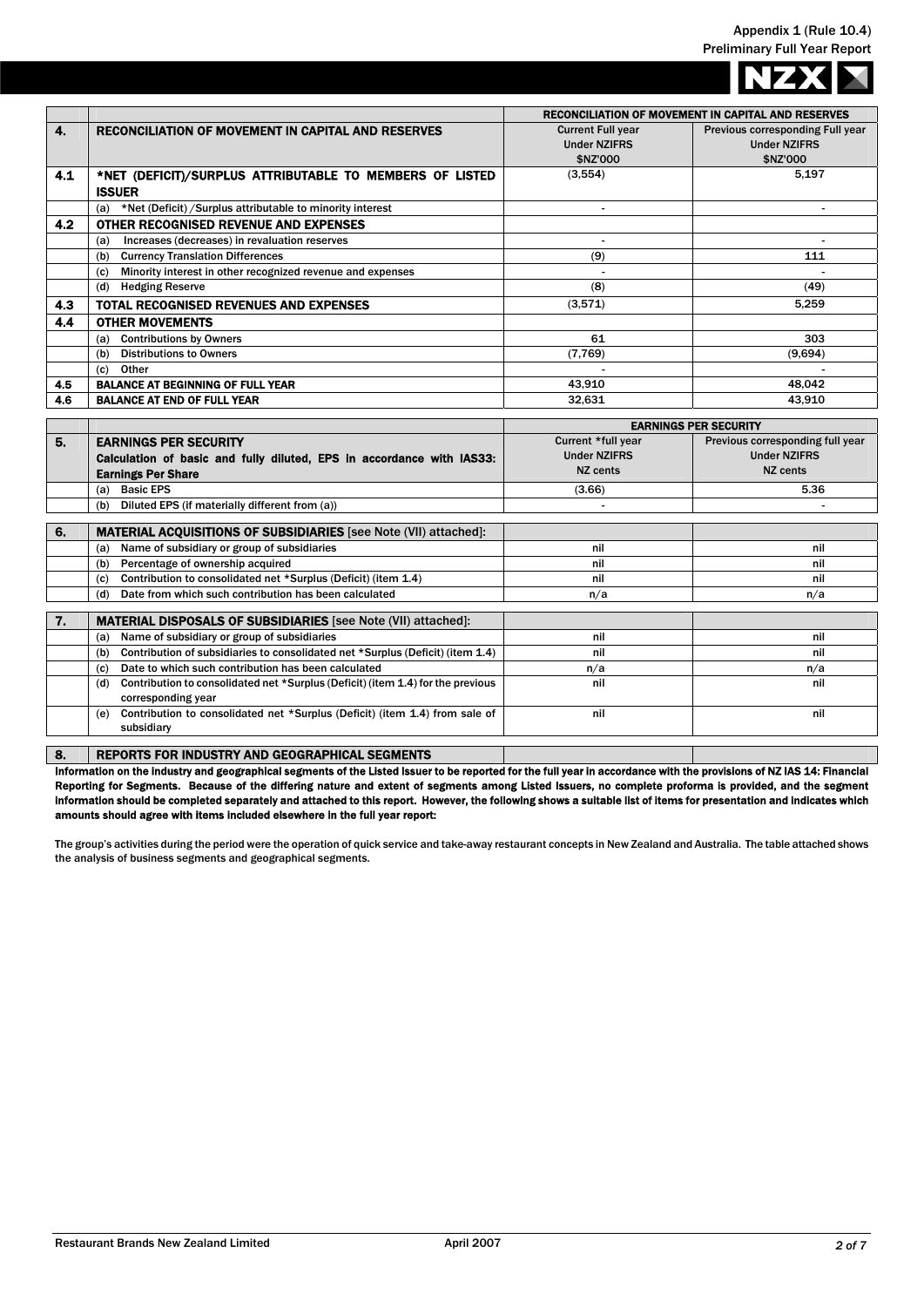

## **Note 1 - Segmental Reporting**

| <b>NZ\$'000s</b><br>2007<br>2006<br>2007<br>2007<br>2006<br>2006<br>2007<br>2007<br>2006<br>2006<br>2007<br>2006<br>2007<br><b>Business Segments</b><br>27,865<br>27,589<br>Store sales revenue<br>182,673<br>171,812<br>79,721<br>89,086<br>31,252<br>25,068<br>318,714<br>316,352<br>293,646 | 2007<br>25,068<br>415<br>25,068 | 2006<br>2006<br>27,589<br>288,763<br>389 |
|------------------------------------------------------------------------------------------------------------------------------------------------------------------------------------------------------------------------------------------------------------------------------------------------|---------------------------------|------------------------------------------|
|                                                                                                                                                                                                                                                                                                |                                 |                                          |
|                                                                                                                                                                                                                                                                                                |                                 |                                          |
|                                                                                                                                                                                                                                                                                                |                                 |                                          |
| 415<br>41.5<br>389<br>Other revenue<br>389                                                                                                                                                                                                                                                     |                                 |                                          |
| 415<br>389<br>319,129<br>294,061<br>171,812<br>79,721<br>27,865<br>25,068<br>27,589<br>316,741<br><b>Total operating revenue</b><br>182,673<br>89,086<br>31,252                                                                                                                                |                                 | 289,152<br>27,589                        |
| Concept EBITDA before general and administration                                                                                                                                                                                                                                               |                                 |                                          |
| 31,216<br>29,630<br>5,060<br>11,812<br>3,645<br>3,946<br>(2,931)<br>(330)<br>36,990<br>45,058<br>39,921<br>expenses<br>$\sim$<br>$\overline{\phantom{a}}$                                                                                                                                      | (2,931)                         | 45,388<br>(330)                          |
|                                                                                                                                                                                                                                                                                                |                                 |                                          |
| (4,922)<br>(1,722)<br>(1,838)<br>(732)<br>(11,062)<br>(11,062)<br>Depreciation<br>(3,846)<br>(3,686)<br>(2,890)<br>(1, 463)<br>(961)<br>(10,998)<br>$\sim$                                                                                                                                     | $\sim$                          | (9,102)<br>(1,896)                       |
| (208)<br>(158)<br>(575)<br>Amortisation<br>(186)<br>(183)<br>(154)<br>(206)<br>(575)<br>(561)<br>(41)<br>$\sim$<br>$\overline{\phantom{a}}$                                                                                                                                                    |                                 | (158)<br>(403)                           |
| 7,044<br>733<br>1,342<br>Segment result (EBIT) before non trading<br>24,171<br>23,883<br>(417)<br>(3,921)<br>(3,548)<br>(7,264)<br>(8,130)<br>13,302<br>20,591<br>17,935                                                                                                                       | (4, 633)                        | 25,096<br>(4,505)                        |
| Impairment on property, plant and equipment<br>(840)<br>(429)<br>(502)<br>(786)<br>(425)<br>(5,862)<br>(3,681)<br>(7,204)<br>(5, 321)<br>(1,342)<br>$\sim$<br>$\sim$<br>$\sim$                                                                                                                 | (5,862)                         | (3,681)<br>(1,640)                       |
| (1,142)<br>(702)<br>(3,434)<br>(1, 844)<br>(1,142)<br>Impairment on intangibles<br>(3, 434)<br>$\sim$<br>$\sim$<br>$\sim$<br>$\overline{\phantom{a}}$                                                                                                                                          | (702)                           | (3, 434)                                 |
| (1,940)<br>Other non trading<br>(436)<br>(3,371)<br>(167)<br>(5,311)<br>(462)<br>(1, 188)<br>213<br>(965)<br>246<br>(105)                                                                                                                                                                      | (3,371)                         | (167)<br>(295)                           |
| 917<br>(8,229)<br>23.349<br>(1, 848)<br>5,822<br>733<br>(13, 856)<br>(10, 830)<br>22,143<br>(7.884)<br>(1.057)<br>11,374<br>13,511<br><b>Segment result</b>                                                                                                                                    | (14, 568)                       | 23,161<br>(11,787)                       |
| 11,374<br>Operating profit (loss) (EBIT)<br>(1,057)<br>13,511                                                                                                                                                                                                                                  | (14, 568)                       | (11, 787)<br>23,161                      |
| (3.409)<br>(3.407)<br>Net financing costs<br>(2.310)                                                                                                                                                                                                                                           | (2)                             | (2.395)<br>85                            |
| Net profit (loss) before taxation<br>(4, 466)<br>9.064<br>10,104                                                                                                                                                                                                                               | (14,570)                        | (11,702)<br>20,766                       |
| (3,797)<br>Income tax (expense)<br>912<br>(3,867)<br>(3,554)<br>5,197<br>6,307<br>Net profit (loss) after taxation                                                                                                                                                                             | 4,709<br>(9, 861)               | 2,817<br>(6.684)<br>(8,885)<br>14,082    |
| Net profit after taxation excl non - trading<br>12,326<br>9,645<br>6,542                                                                                                                                                                                                                       | (3,103)                         | 15,316                                   |
|                                                                                                                                                                                                                                                                                                |                                 | (2,990)                                  |
| 1,770<br>48,516<br>50,085<br>15,595<br>15,972<br>437<br>8,387<br>107,911<br>Segment assets<br>33,136<br>48,990<br>331<br>115,308                                                                                                                                                               |                                 |                                          |
| Unallocated assets<br>1,379<br>2.426                                                                                                                                                                                                                                                           |                                 |                                          |
| 117,734<br>109,290<br><b>Total assets</b>                                                                                                                                                                                                                                                      |                                 |                                          |
| Segment liabilities<br>13,754<br>8,605<br>6,170<br>6,880<br>1,493<br>3,530<br>3,799<br>1,628<br>22,087<br>1,564<br>1,239<br>26,575                                                                                                                                                             |                                 |                                          |
| <b>Unallocated liabilities</b><br>58,528<br>43,293<br><b>Total liabilities</b><br>85,103<br>65,380                                                                                                                                                                                             |                                 |                                          |
|                                                                                                                                                                                                                                                                                                |                                 |                                          |
| 2,942<br>97<br>1,272<br>1,345<br>30.495<br>22,338<br>Capital expenditure including intangibles<br>22,028<br>9,408<br>8,186<br>1,715<br>5,310<br>530                                                                                                                                            |                                 |                                          |
| * Other is general and administration support centre expenses                                                                                                                                                                                                                                  |                                 |                                          |

| <b>Geographical Segments</b>              |                    |         |            |        |                    |       |         |                     |
|-------------------------------------------|--------------------|---------|------------|--------|--------------------|-------|---------|---------------------|
|                                           | <b>New Zealand</b> |         | Australia  |        | <b>Unallocated</b> |       |         | <b>Consolidated</b> |
| <b>NZ\$'000s</b>                          | 2007               | 2006    | 2007       | 2006   | 2007               | 2006  | 2007    | 2006                |
| Total operating revenue                   | 294,061            | 289,152 | 25,068     | 27,589 |                    |       | 319.129 | 316,741             |
| Segment assets                            | 114,871            | 99,524  | 437        | 8,387  | 2,426              | 1,379 | 117,734 | 109.290             |
| Capital expenditure including intangibles | 30,398             | 21,066  | $^{\circ}$ | 1,272  |                    |       | 30.495  | 22,338              |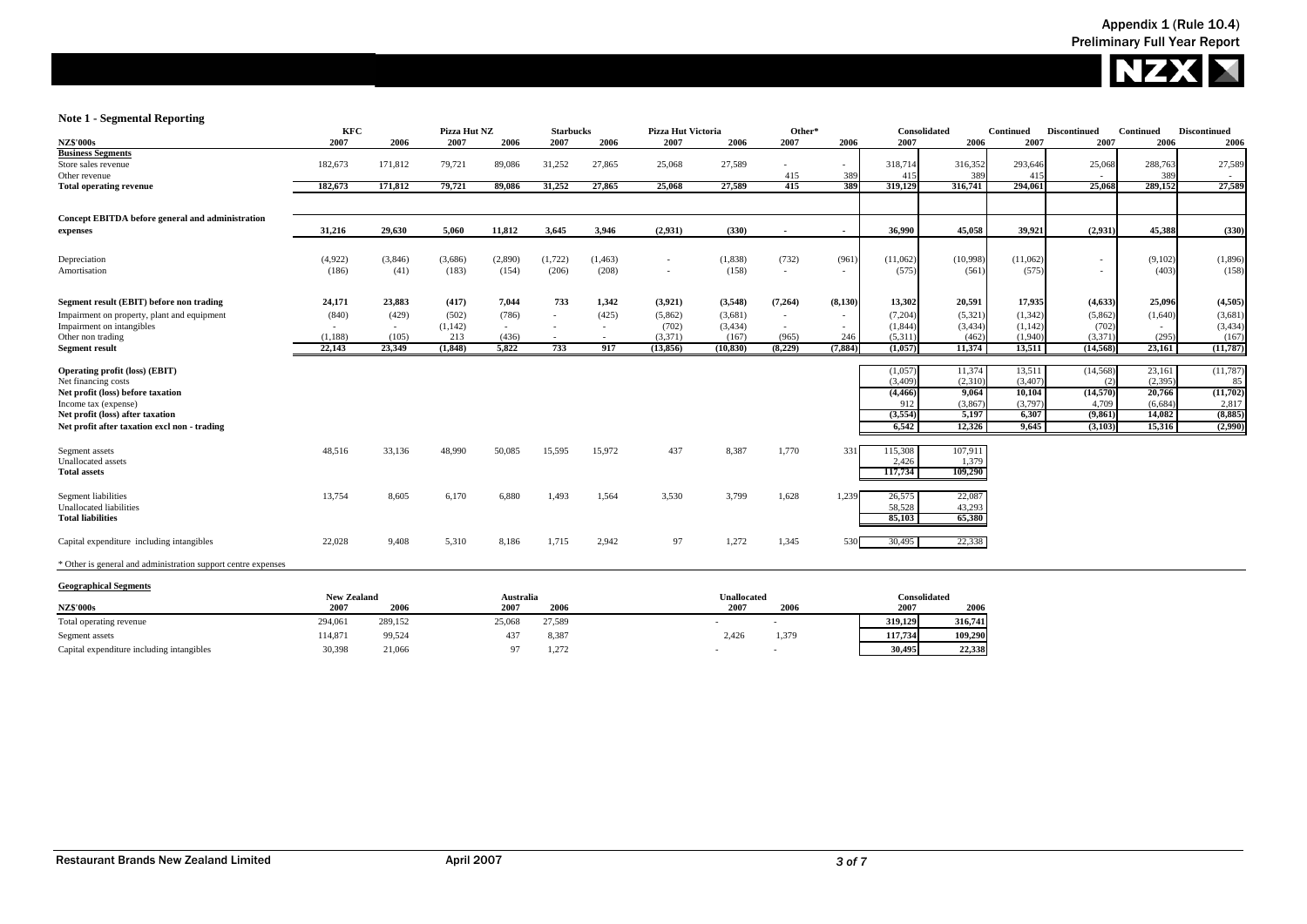|      |                                                                                                                                                          |                                                             | <b>NZX</b>                                                   |
|------|----------------------------------------------------------------------------------------------------------------------------------------------------------|-------------------------------------------------------------|--------------------------------------------------------------|
|      | [Note (VIII) attached has particular relevance for the preparation of this statement]                                                                    | <b>CONSOLIDATED BALANCE SHEET</b>                           |                                                              |
|      |                                                                                                                                                          | At end of current full year<br>under NZIFRS                 | As shown in last<br><b>Annual Report under NZIFRS</b>        |
| 9.   | <b>CURRENT ASSETS</b><br>(a)<br>Cash                                                                                                                     | \$NZ'000<br>1,100                                           | \$NZ'000<br>2,033                                            |
|      | Trade and other receivables<br>(b)                                                                                                                       | 891                                                         | 1,653                                                        |
|      | (c)<br>Investments                                                                                                                                       |                                                             |                                                              |
|      | (d)<br>Inventories                                                                                                                                       | 2.022                                                       | 2,253                                                        |
|      | Income Tax receivable<br>(e)<br>Assets classified as held for sale                                                                                       | 1,294<br>437                                                | 698                                                          |
|      | (f)<br><b>TOTAL CURRENT ASSETS</b>                                                                                                                       | 5,744                                                       | 6,637                                                        |
| 9.1  | <b>NON-CURRENT ASSETS</b>                                                                                                                                |                                                             |                                                              |
|      | Trade receivables<br>(a)                                                                                                                                 | $\sim$                                                      | $\sim$                                                       |
|      | (b)<br>Investments                                                                                                                                       |                                                             |                                                              |
|      | (c)<br>Inventories                                                                                                                                       | $\mathbf{r}$                                                | $\mathbf{r}$                                                 |
|      | Property, plant and equipment<br>(d)                                                                                                                     | 82,006                                                      | 73,869                                                       |
|      | Goodwill<br>(e)<br><b>Deferred Taxation Assets</b><br>(f)                                                                                                | 22,678<br>2,098                                             | 23,820<br>1,380                                              |
|      | (g)<br><b>Other Intangible Assets</b>                                                                                                                    | 5,208                                                       | 3,584                                                        |
|      | Other assets, non current<br>(h)                                                                                                                         |                                                             |                                                              |
| 9.2  | <b>TOTAL NON- CURRENT ASSETS</b>                                                                                                                         | 111,990                                                     | 102,653                                                      |
| 9.3  | <b>TOTAL ASSETS</b>                                                                                                                                      | 117,734                                                     | 109,290                                                      |
| 9.4  | <b>CURRENT LIABILITIES</b>                                                                                                                               |                                                             |                                                              |
|      | <b>Trade Creditors</b><br>(a)                                                                                                                            | 8,732                                                       | 11,800                                                       |
|      | (b)<br>Income in advance, current                                                                                                                        | 1.268                                                       | 934                                                          |
|      | <b>Secured loans</b><br>(c)<br><b>Unsecured loans</b><br>(d)                                                                                             | 795                                                         | 674                                                          |
|      | Provisions, current<br>(e)                                                                                                                               | 600                                                         | 1,062                                                        |
|      | (f)<br>Other liabilities, current                                                                                                                        | 15,818                                                      | 13,724                                                       |
|      | (g)<br>Liabilities classified as held for sale                                                                                                           | 3,530                                                       |                                                              |
|      | <b>TOTAL CURRENT LIABILITIES</b>                                                                                                                         | 30,743                                                      | 28,194                                                       |
| 9.5  | <b>NON- CURRENT LIABILITIES</b>                                                                                                                          |                                                             |                                                              |
|      | Accounts payable, non-current<br>(a)                                                                                                                     |                                                             |                                                              |
|      | <b>Secured loans</b><br>(b)                                                                                                                              | 48,580                                                      | 32,365                                                       |
|      | <b>Unsecured loans</b><br>(c)<br>Provisions, non-current<br>(d)                                                                                          | 591<br>5,189                                                | 735<br>4,086                                                 |
|      | Deferred Taxation Liability, non-current<br>(e)                                                                                                          |                                                             |                                                              |
|      | (f)<br>Other liabilities, non-current                                                                                                                    |                                                             | $\sim$                                                       |
| 9.6  | <b>TOTAL NON-CURRENT LIABILITIES</b>                                                                                                                     | 54,360                                                      | 37,186                                                       |
| 9.7  | <b>TOTAL LIABILITIES</b>                                                                                                                                 | 85,103                                                      | 65,380                                                       |
| 9.8  | <b>NET ASSETS</b>                                                                                                                                        | 32,631                                                      | 43,910                                                       |
| 9.9  | <b>SHAREHOLDERS' EQUITY</b>                                                                                                                              |                                                             |                                                              |
|      | Share capital (optional)<br>(a)                                                                                                                          | 25,622                                                      | 25,576                                                       |
|      | Reserves (optional)<br>(b)<br><b>Revaluation reserve</b><br>(i)<br>(iii)<br>Other reserves                                                               | 187                                                         | 189                                                          |
|      | Retained Surplus (accumulated Deficit) (optional)<br>(c)                                                                                                 | 6,822                                                       | 18,145                                                       |
|      | SHAREHOLDERS' EQUITY ATTRIBUTABLE TO MEMBERS OF THE                                                                                                      |                                                             |                                                              |
| 9.10 | <b>LISTED ISSUER</b>                                                                                                                                     |                                                             |                                                              |
|      | Minority equity interests in subsidiaries<br>(a)                                                                                                         |                                                             |                                                              |
| 9.11 | <b>TOTAL SHAREHOLDERS' EQUITY</b>                                                                                                                        | 32,631                                                      | 43,910                                                       |
|      | Returns on Assets (%) (EBIT divided by Total Assets)<br>(a)                                                                                              | (0.9)%                                                      | 10.4%                                                        |
|      | Return on Equity (%) (Net Income divided by Shareholders' Equity)<br>(b)<br>Debt to Equity Ratio (%) (Total Liabilities divided by Shareholders' Equity) | (10.9)%<br>260.8%                                           | 11.8%<br>148.9%                                              |
|      | (c)<br>Net Tangible Assets per security (Net Tangible Assets divided by number<br>(d)                                                                    | 4.9c                                                        | 17.0c                                                        |
|      | of shares (in cents)                                                                                                                                     |                                                             |                                                              |
|      |                                                                                                                                                          | <b>CONSOLIDATED STATEMENT OF CASH FLOWS FOR FULL YEAR</b>   |                                                              |
| 10.  | <b>CASH FLOWS RELATING TO OPERATING ACTIVITIES</b>                                                                                                       | <b>Current full year</b><br><b>Under NZIFRS</b><br>\$NZ'000 | Previous corresponding<br>full year Under NZIFRS<br>\$NZ'000 |
|      | <b>Receipts from customers</b><br>(a)<br>Interest received                                                                                               | 320,014<br>440                                              | 318,542<br>13                                                |
|      | (b)<br>Dividends received<br>(c)                                                                                                                         |                                                             |                                                              |
|      | Payment to suppliers and employees<br>(d)                                                                                                                | (295, 870)                                                  | (283,000)                                                    |
|      | Interest paid<br>(e)                                                                                                                                     | (3,741)                                                     | (2,313)                                                      |
|      | Income taxes paid<br>(f)                                                                                                                                 | 5                                                           | (4,998)                                                      |
|      | Other cash flows relating to operating activities<br>(g)                                                                                                 |                                                             |                                                              |
|      | <b>NET OPERATING CASH FLOWS</b>                                                                                                                          | 20,848                                                      | 28,244                                                       |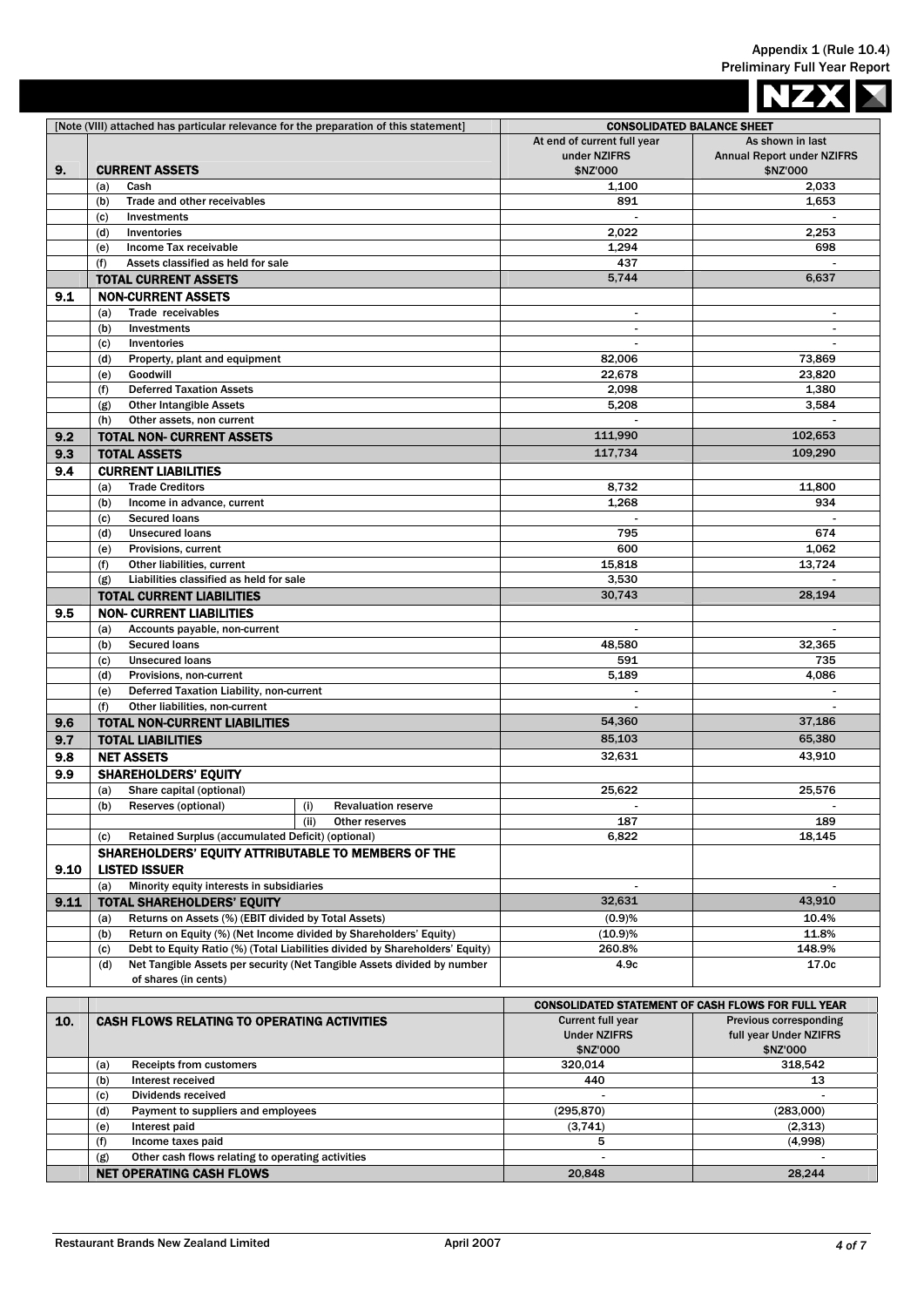|     |                                                                               |                                                             | <b>NZX</b>                                                          |
|-----|-------------------------------------------------------------------------------|-------------------------------------------------------------|---------------------------------------------------------------------|
| 11. | <b>CASH FLOWS RELATED TO INVESTING ACTIVITIES</b>                             | <b>Current full year</b><br><b>Under NZIFRS</b><br>\$NZ'000 | <b>Previous corresponding</b><br>full year Under NZIFRS<br>\$NZ'000 |
|     | Cash proceeds from sale of property, plant and equipment<br>(a)               | 33                                                          | 97                                                                  |
|     | Cash proceeds from sale of equity investments<br>(b)                          |                                                             |                                                                     |
|     | Loans repaid by other entities<br>(c)                                         |                                                             |                                                                     |
|     | Cash paid for purchases of property, plant and equipment<br>(d)               | (24, 987)                                                   | (22, 133)                                                           |
|     | Interest paid - capitalised<br>(e)                                            | $\blacksquare$                                              |                                                                     |
|     | Cash paid for purchases of equity investments<br>(f)                          |                                                             |                                                                     |
|     | Loans to other entitles<br>(g)                                                |                                                             |                                                                     |
|     | Other cash flows relating to investing activities<br>(h)                      | (4,711)                                                     | (690)                                                               |
|     | <b>NET INVESTING CASH FLOWS</b>                                               | (29, 665)                                                   | (22, 726)                                                           |
|     |                                                                               |                                                             |                                                                     |
| 12. | [See Note (IX) attached]<br><b>CASH FLOWS RELATED TO FINANCING ACTIVITIES</b> | <b>Current full year</b><br><b>Under NZIFRS</b><br>\$NZ'000 | <b>Previous corresponding</b><br>full year Under NZIFRS<br>\$NZ'000 |
|     | Cash proceeds from issue of shares, options, etc<br>(a)                       | 46                                                          | 279                                                                 |
|     | <b>Borrowings</b><br>(b)                                                      | 16,192                                                      | 5,020                                                               |
|     | <b>Repayment of borrowings</b><br>(c)                                         |                                                             |                                                                     |
|     | Dividend paid<br>(d)                                                          | (8,359)                                                     | (10, 427)                                                           |
|     | Other cash flows relating to financing activities<br>(e)                      |                                                             |                                                                     |
|     | <b>NET FINANCING CASH FLOWS</b>                                               | 7.879                                                       | (5.128)                                                             |
|     |                                                                               |                                                             |                                                                     |
| 13. | [See Note (IX) attached]<br><b>NET (DECREASE) INCREASE IN CASH HELD</b>       | <b>Current full year</b><br><b>Under NZIFRS</b><br>\$NZ'000 | <b>Previous corresponding</b><br>full year Under NZIFRS<br>\$NZ'000 |
|     | Net (decrease)/ increase in cash held                                         | (938)                                                       | 390                                                                 |
|     | Cash at beginning of full year<br>(a)                                         | 2.033                                                       | 1.642                                                               |
|     | <b>Exchange rate adjustments</b><br>(b)                                       | 5                                                           | 1                                                                   |
|     | Cash at end of full year<br>(c)                                               | 1,100                                                       | 2,033                                                               |
| 14. | <b>NON-CASH FINANCING AND INVESTING ACTIVITIES</b>                            |                                                             |                                                                     |

## Provide details of financing and investing transactions which have had a material effect on group assets and liabilities but did not involve cash flows.

Impairment of New Zealand property, plant and equipment \$1,342,000, Pizza Hut New Zealand goodwill \$1,142,000 and impairment of Pizza Hut Victoria intangibles, property, plant and equipment \$6,564,000; (2006: Impairment of New Zealand property, plant and equipment \$1,639,000 and Pizza Hut Victoria goodwill \$3,023,000 other intangibles \$411,000 and property, plant and equipment \$3,681,000).

| 15. | <b>RECONCILIATION OF CASH</b>                                                                                                                          |                                    |                                    |
|-----|--------------------------------------------------------------------------------------------------------------------------------------------------------|------------------------------------|------------------------------------|
|     | For the purposes of the above statement of cash flows, cash includes                                                                                   | Current                            | <b>Previous corresponding</b>      |
|     | Cash at the end of the half year as shown in the statement of cash flows is<br>reconciled to the related items in the financial statements as follows: | full year Under NZIFRS<br>\$NZ'000 | full year Under NZIFRS<br>\$NZ'000 |
|     | Cash on hand and at bank                                                                                                                               | 1.100                              | 2.033                              |
|     | Deposits at call                                                                                                                                       |                                    |                                    |
|     | <b>Bank overdraft</b>                                                                                                                                  |                                    |                                    |
|     | Other (provide details eg. Term Deposits)                                                                                                              |                                    |                                    |
|     | TOTAL = CASH AT END OF FULL YEAR [Item 13(c)]                                                                                                          | 1.100                              | 2.033                              |

|            |                                                                                                                                                         | <b>EQUITY ACCOUNTED EARNINGS FROM ASSOCIATES</b> |                               |  |
|------------|---------------------------------------------------------------------------------------------------------------------------------------------------------|--------------------------------------------------|-------------------------------|--|
| <b>16.</b> | EQUITY ACCOUNTED INVESTMENTS IN ASSOCIATES                                                                                                              | Current                                          | <b>Previous corresponding</b> |  |
|            | Information attributable to the reporting group's share of investments in<br>associates and other material interests to be disclosed by way of separate | full year                                        | full year                     |  |
|            | note below (refer FRS-38 Accounting for Investments in Associates).                                                                                     | \$NZ'000                                         | \$NZ'000                      |  |
| 16.1       | <b>GROUP SHARE OF RESULTS OF ASSOCIATES</b>                                                                                                             |                                                  |                               |  |
|            | OPERATING *SURPLUS (DEFICIT) BEFORE TAX<br>(a)                                                                                                          | nil                                              | nil                           |  |
|            | (b)<br>Less Tax                                                                                                                                         | nil                                              | nil                           |  |
|            | OPERATING *SURPLUS (DEFICIT) AFTER TAX<br>(c)                                                                                                           | nil                                              | nil                           |  |
|            | <b>Extraordinary items</b><br>(i)                                                                                                                       | nil                                              | nil                           |  |
|            | NET *SURPLUS (DEFICIT) AND EXTRAORDINARY ITEMS AFTER TAX<br>(d)                                                                                         | nil                                              | nil                           |  |
| 16.2       | <b>MATERIAL INTERESTS IN CORPORATIONS NOT BEING SUBSIDIARIES</b>                                                                                        |                                                  |                               |  |
|            | THE GROUP HAS A MATERIAL (FROM GROUP'S VIEWPOINT) INTEREST IN THE FOLLOWING CORPORATIONS:<br>(a)                                                        |                                                  |                               |  |

| Name                               | Percentage of ordinary shares held at end of |                               | <b>Contribution to net</b>                  |                               |
|------------------------------------|----------------------------------------------|-------------------------------|---------------------------------------------|-------------------------------|
|                                    | full year                                    |                               | surplus (deficit) (item 1.5)                |                               |
| <b>EQUITY ACCOUNTED ASSOCIATES</b> | Current                                      | <b>Previous corresponding</b> | Current                                     | <b>Previous corresponding</b> |
|                                    | full year                                    | full year                     | full year                                   | full year                     |
|                                    |                                              |                               | \$NZ'000                                    | \$NZ'000                      |
|                                    |                                              |                               | <b>Equity Accounted in Current Year</b>     |                               |
|                                    | nil                                          | nil                           | nil                                         | nil                           |
| <b>OTHER MATERIAL INTERESTS</b>    |                                              |                               | <b>Not Equity Accounted in Current Year</b> |                               |
|                                    |                                              |                               | nil                                         | nil                           |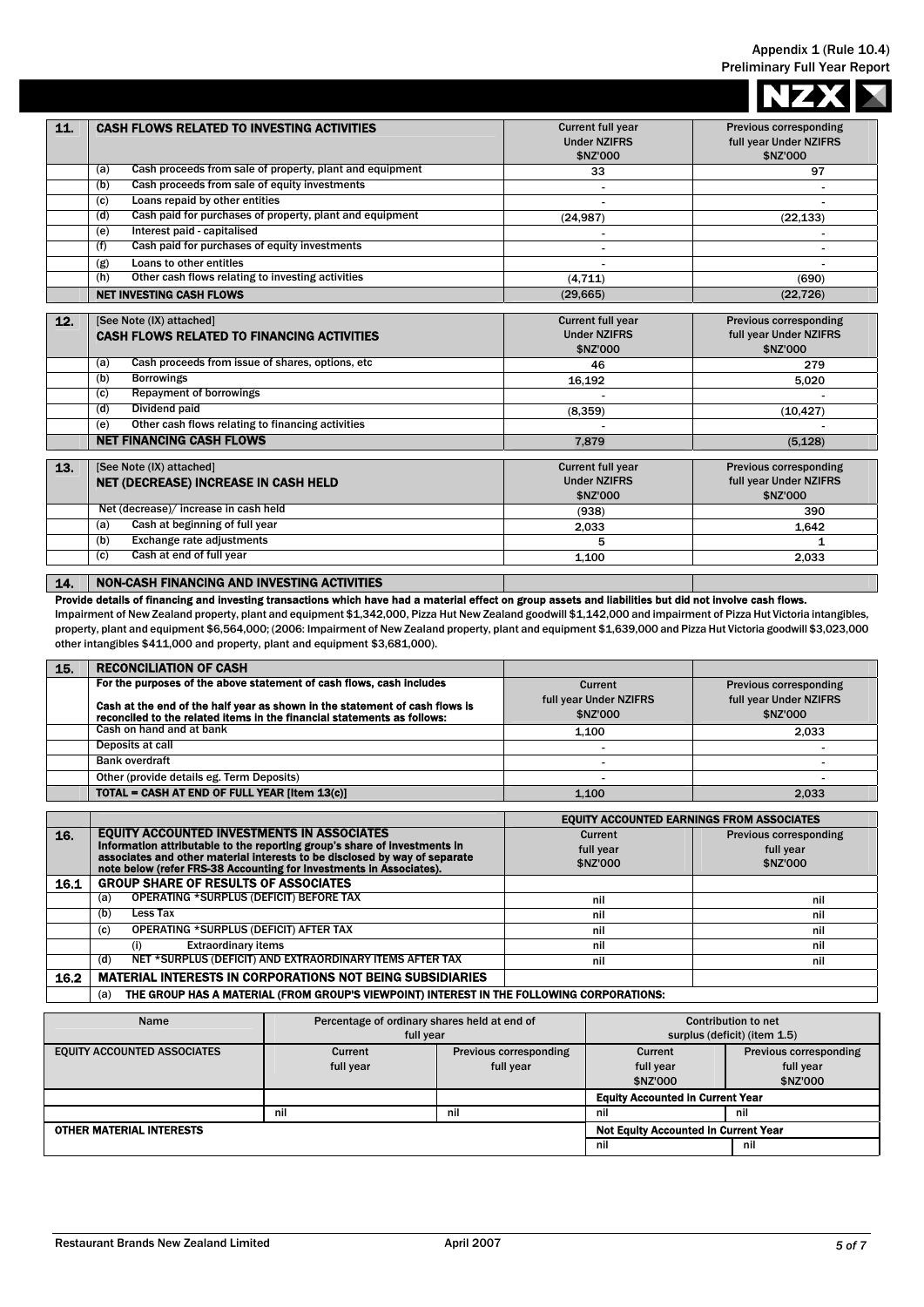|                                                     |                                                                            |               |                                                  |            |                          |                        |                               | <b>NZXX</b>         |
|-----------------------------------------------------|----------------------------------------------------------------------------|---------------|--------------------------------------------------|------------|--------------------------|------------------------|-------------------------------|---------------------|
|                                                     |                                                                            |               | <b>EQUITY ACCOUNTED EARNINGS FROM ASSOCIATES</b> |            |                          |                        |                               |                     |
|                                                     |                                                                            |               |                                                  | Current    |                          |                        | <b>Previous corresponding</b> |                     |
|                                                     |                                                                            |               |                                                  |            |                          | full year              |                               | full year           |
|                                                     |                                                                            |               | \$NZ'000                                         |            |                          |                        | \$NZ'000                      |                     |
|                                                     | <b>INVESTMENT IN ASSOCIATES</b>                                            |               |                                                  |            |                          |                        |                               |                     |
|                                                     | Carrying value of investments in associates at beginning of full year      |               |                                                  |            | nil                      |                        |                               | nil                 |
|                                                     | Share of changes in associates' post acquisition surpluses/and reserves:   |               |                                                  |            | nil                      |                        |                               | nil                 |
|                                                     | <b>Retained surplus</b><br>$\sim$                                          |               |                                                  | nil        |                          |                        | nil                           |                     |
|                                                     | <b>Reserves</b><br>$\blacksquare$                                          |               |                                                  |            | nil                      |                        | nil                           |                     |
|                                                     | Net goodwill amortisation and impairment adjustments in the period         |               |                                                  |            | nil                      |                        | nil                           |                     |
|                                                     | Less Dividends received in the period                                      |               |                                                  |            | nil                      |                        |                               | nil                 |
|                                                     | Equity carrying value of investments at the end of full year               |               |                                                  |            |                          | nil                    |                               | nil                 |
|                                                     | Amount of goodwill included in the carrying value at end of that full year |               |                                                  |            | nil                      |                        | nil                           |                     |
| 17.                                                 | ISSUED AND QUOTED SECURITIES AT END OF CURRENT FULL YEAR                   |               |                                                  |            |                          |                        |                               |                     |
|                                                     | <b>Category of Securities</b>                                              | <b>Issued</b> | Number                                           |            | Quoted                   | <b>Number</b><br>Cents |                               | Paid-Up Value       |
|                                                     |                                                                            |               |                                                  |            |                          |                        |                               | (if not fully paid) |
|                                                     | <b>ORDINARY SHARES</b>                                                     |               |                                                  |            |                          |                        |                               |                     |
|                                                     | Balance as at 28/02/06                                                     | 97,081,875    |                                                  |            | 97,081,875               |                        |                               |                     |
|                                                     | Issued during current full year                                            | 47,081        |                                                  |            | 47,081                   |                        |                               |                     |
|                                                     | Balance as at 28/02/07                                                     | 97,128,956    |                                                  |            | 97,128,956               |                        |                               |                     |
| <b>OPTIONS:</b>                                     |                                                                            |               |                                                  |            |                          |                        |                               |                     |
|                                                     |                                                                            |               |                                                  |            |                          |                        | <b>Exercise Price</b>         | <b>Expiry Date</b>  |
|                                                     | Senior Executives (issued 1/7/97)                                          |               |                                                  | 852,271    | $\blacksquare$           |                        | \$2.42                        | 30/6/07             |
|                                                     | Staff Sharegrowth Scheme (issued 05/06/97)                                 |               |                                                  | 546,213    |                          |                        | \$2.20                        | 30/6/07             |
|                                                     | (forfeited)                                                                |               |                                                  | (381, 676) |                          |                        |                               |                     |
|                                                     | Balance 05/06/97 options unexercised at 28/02/07                           |               | 164,537                                          |            |                          |                        |                               |                     |
|                                                     | Staff Sharegrowth Scheme (issued 31/8/98)                                  |               | 1,318,062                                        |            | $\blacksquare$           |                        | \$0.94                        | 30/6/08             |
| (exercised 1999)                                    |                                                                            |               | (2, 448)                                         |            |                          |                        |                               |                     |
| (exercised 2000)                                    |                                                                            |               | (20, 430)                                        |            |                          |                        |                               |                     |
| (exercised 2001)                                    |                                                                            |               |                                                  | (124, 256) |                          |                        |                               |                     |
| (exercised 2002)                                    |                                                                            |               | (169, 160)                                       |            |                          |                        |                               |                     |
| (exercised 2003)                                    |                                                                            |               |                                                  | (61, 869)  |                          |                        |                               |                     |
| (exercised 2004)                                    |                                                                            |               |                                                  | (66, 198)  |                          |                        |                               |                     |
| (exercised 2005)                                    |                                                                            |               |                                                  | (30, 264)  |                          |                        |                               |                     |
| (exercised 2006)                                    |                                                                            |               |                                                  | (19,603)   |                          |                        |                               |                     |
| (forfeited)                                         |                                                                            |               |                                                  | (646, 472) |                          |                        |                               |                     |
| Balance 31/8/98 options unexercised at 28/02/07     |                                                                            |               |                                                  | 177,362    |                          |                        |                               |                     |
| Staff Sharegrowth Scheme (issued 15/9/99)           |                                                                            |               |                                                  | 1,078,467  | $\overline{\phantom{a}}$ |                        | \$1.32                        | 30/6/09             |
|                                                     | (exercised 2001)                                                           |               |                                                  | (62,099)   |                          |                        |                               |                     |
|                                                     | (exercised 2002)                                                           |               |                                                  | (103, 896) |                          |                        |                               |                     |
|                                                     | (exercised 2003)                                                           |               |                                                  |            |                          |                        |                               |                     |
|                                                     | (exercised 2004)                                                           |               |                                                  |            |                          |                        |                               |                     |
|                                                     | (exercised 2005)                                                           |               |                                                  | (37, 233)  |                          |                        |                               |                     |
|                                                     | (exercised 2006)                                                           |               |                                                  |            |                          |                        |                               |                     |
|                                                     | (forfeited)                                                                |               |                                                  | (610, 363) |                          |                        |                               |                     |
|                                                     | Balance 15/9/99 options unexercised as at 28/02/07                         |               |                                                  | 264,876    |                          |                        |                               |                     |
|                                                     | Staff Sharegrowth Scheme (issued 11/9/00)                                  |               | 1,494,368                                        |            | $\blacksquare$           |                        | \$1.05                        | 30/6/10             |
|                                                     | (exercised 2001)                                                           |               |                                                  | (51, 122)  |                          |                        |                               |                     |
|                                                     | (exercised 2002)                                                           |               | (123, 148)                                       |            |                          |                        |                               |                     |
|                                                     | (exercised 2003)                                                           |               |                                                  | (54, 743)  |                          |                        |                               |                     |
| (exercised 2004)                                    |                                                                            |               | (82, 730)                                        |            |                          |                        |                               |                     |
| (exercised 2005)                                    |                                                                            |               |                                                  | (95, 590)  |                          |                        |                               |                     |
| (exercised 2006)                                    |                                                                            |               |                                                  | (25,950)   |                          |                        |                               |                     |
| (forfeited)                                         |                                                                            |               |                                                  | (748, 153) |                          |                        |                               |                     |
| Balance 11/9/00 options unexercised as at 28/02/07  |                                                                            |               |                                                  | 312,932    |                          |                        |                               |                     |
| Staff Sharegrowth Scheme (issued 12/9/01)           |                                                                            |               |                                                  | 1,010,122  | $\blacksquare$           |                        | \$1.50                        | 30/6/11             |
| (exercised 2002)                                    |                                                                            |               |                                                  | (40, 816)  |                          |                        |                               |                     |
| (exercised 2003)                                    |                                                                            |               |                                                  |            |                          |                        |                               |                     |
| (exercised 2004)                                    |                                                                            |               |                                                  |            |                          |                        |                               |                     |
| (exercised 2005)                                    |                                                                            |               |                                                  | (35, 202)  |                          |                        |                               |                     |
| (exercised 2006)                                    |                                                                            |               |                                                  |            |                          |                        |                               |                     |
|                                                     | (forfeited)                                                                |               |                                                  | (568, 618) |                          |                        |                               |                     |
| Balance 12/09/01 options unexercised as at 28/02/07 |                                                                            |               |                                                  | 365,486    |                          |                        |                               |                     |